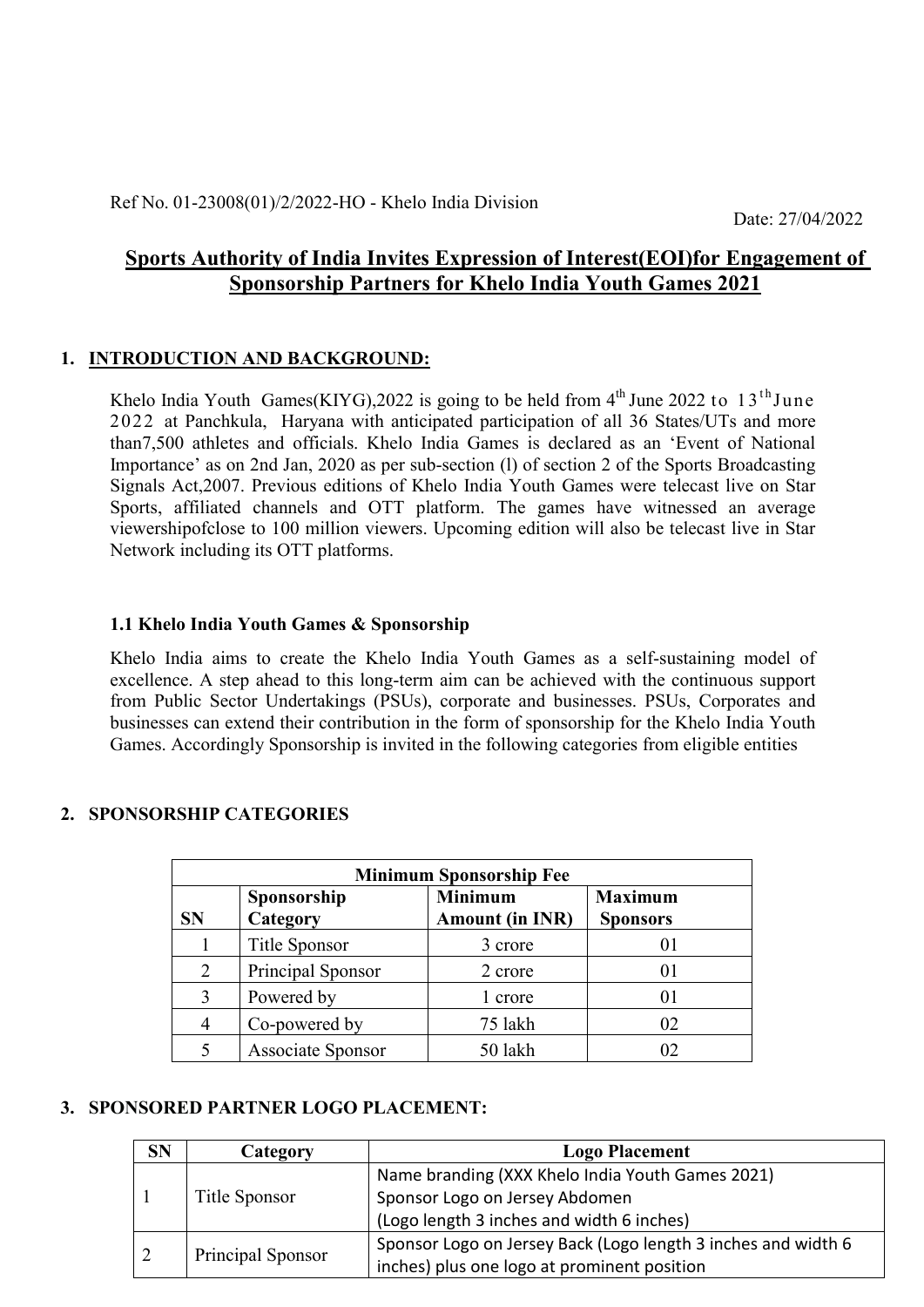| <b>SN</b> | Category                 | <b>Logo Placement</b>                                                                                          |  |  |
|-----------|--------------------------|----------------------------------------------------------------------------------------------------------------|--|--|
|           | Powered by               | Sponsor logo on the back below the collar line (Logo length 1.5<br>inches and width 3 inches)                  |  |  |
|           | Co-powered by            | *Sponsor logo on Lower Left/Right Side of sleeve (Logo length)<br>1.5 inches and width 3 inches)               |  |  |
|           | Associate<br>Sponsorship | Sponsor logo on Lower Left/ Right Side of playing shorts/tracks<br>(Logo length 1.5 inches and width 3 inches) |  |  |

\*Sports in which jerseys are used without sleeves shall not bear logo of the sponsor on the sleeves.

## 4. ADDITIONAL RIGHTS OFFERED ACROSS SPONSORSHIP CATEGORIES:

| ${\bf S}$<br>$\overline{\bf N}$ | <b>Rights offered</b>                                                                                                               | <b>Title</b>                                                                                                                                                                                         | Principal                                                                                                                   | <b>Powered</b><br>by                                       | $Co-$<br>powered<br>by                                    | <b>Associate</b>                                          |
|---------------------------------|-------------------------------------------------------------------------------------------------------------------------------------|------------------------------------------------------------------------------------------------------------------------------------------------------------------------------------------------------|-----------------------------------------------------------------------------------------------------------------------------|------------------------------------------------------------|-----------------------------------------------------------|-----------------------------------------------------------|
|                                 |                                                                                                                                     | Main Arch<br>gate, Drop<br>Downs,<br>Pole/pillar<br>branding,<br>Standees,                                                                                                                           | Drop<br>Downs,<br>Pole/pillar<br>branding,<br>Standees,                                                                     | Drop<br>Downs,<br>Pole/pillar<br>branding,<br>Standees,    | Drop<br>Downs,<br>Pole/pillar<br>branding.                | Drop<br>Downs,<br>Pole/pillar<br>branding.                |
| $\mathbf{1}$                    | Logo Placement on bottom<br>panel of venue branding<br>collaterals. Naming rights<br>of property with integrated<br>logo with KIYG. | Flex<br>banners,<br>prize<br>podium,w<br>all<br>branding,<br>and on all<br>Games'<br>collaterals<br>booklets&<br>schedules.<br>Naming<br>rights and<br>integrated<br>logo in<br><b>KIYG</b><br>logo. | Flex<br>banners,<br>prize<br>podium,<br>wall<br>branding,<br>and on all<br>Games'<br>collaterals<br>booklets&<br>schedules. | Flex<br>banners,<br>prize<br>podium,<br>&wall<br>branding. | Flex<br>banners,<br>prize<br>podium<br>&wall<br>branding. | Flex<br>banners,<br>prize<br>podium<br>&wall<br>branding. |
| $\overline{2}$                  | FOP branding static boards<br>Standard perimeter boards                                                                             | 22%<br>Minimum<br>88                                                                                                                                                                                 | 12%<br>Minimum<br>48                                                                                                        | 8%<br>Minimum<br>32                                        | 5%<br>Minimum<br>20                                       | 3%<br>Minimum<br>12                                       |
| $\overline{3}$                  | Mention in all official press<br>releases as partners                                                                               | Yes                                                                                                                                                                                                  | Yes                                                                                                                         | Yes                                                        | Yes                                                       | Yes                                                       |
| $\overline{4}$                  | VVIP hospitality passes for<br>each day event                                                                                       | 27                                                                                                                                                                                                   | 17                                                                                                                          | 9                                                          | 5                                                         | $\overline{2}$                                            |
| $5\overline{)}$                 | VVIPs passes for opening                                                                                                            | 17                                                                                                                                                                                                   | 8                                                                                                                           | 5                                                          | $\overline{3}$                                            | $\overline{2}$                                            |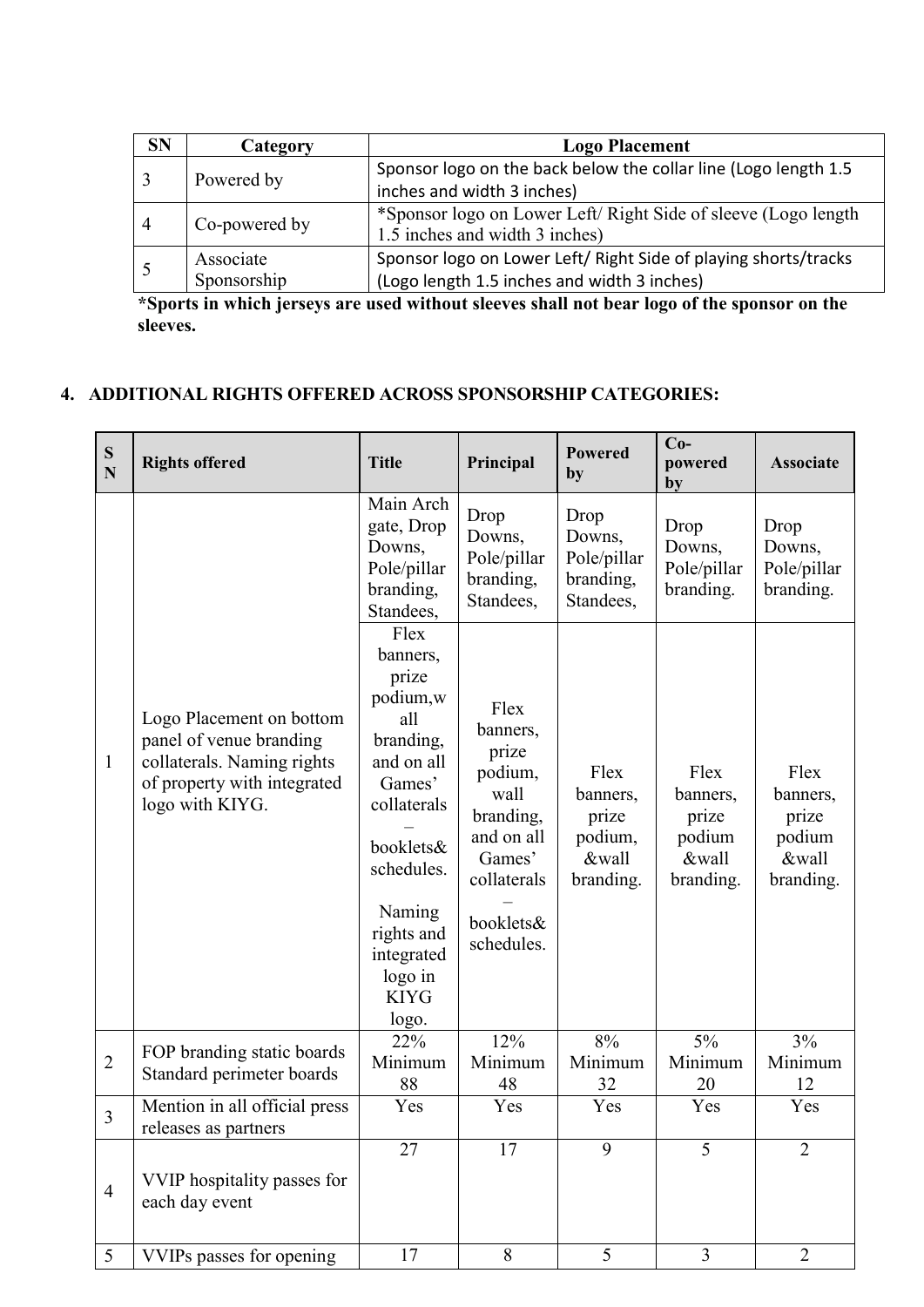| ${\bf S}$<br>$\mathbf N$ | <b>Rights offered</b>                                                                                                                                                                                                                                                                                                                                                                                                                    | <b>Title</b>                            | Principal               | <b>Powered</b><br>by | $Co-$<br>powered<br>by | <b>Associate</b> |
|--------------------------|------------------------------------------------------------------------------------------------------------------------------------------------------------------------------------------------------------------------------------------------------------------------------------------------------------------------------------------------------------------------------------------------------------------------------------------|-----------------------------------------|-------------------------|----------------------|------------------------|------------------|
|                          | and closing ceremonies                                                                                                                                                                                                                                                                                                                                                                                                                   |                                         |                         |                      |                        |                  |
| 6                        | Product display at FOP<br>(subject to approval of<br>GTCC) and VVIP lounge                                                                                                                                                                                                                                                                                                                                                               | Yes<br>(FOP &<br><b>VVIP</b><br>lounge) | Yes<br>(VVIP<br>Lounge) | N <sub>0</sub>       | N <sub>o</sub>         | N <sub>o</sub>   |
| $\overline{7}$           | Rights to display product /<br>service at venue (other than<br>FOP and VVIP Lounge)<br>with the prior alignment of<br>Khelo India Sectt. as for the<br>type of product and its<br>placement & exposure<br>levels                                                                                                                                                                                                                         | Yes                                     | Yes                     | Yes                  | Yes                    | N <sub>0</sub>   |
| 8                        | Award distribution by<br>sponsors                                                                                                                                                                                                                                                                                                                                                                                                        | $\overline{7}$                          | $\overline{4}$          | $\overline{2}$       | $\mathbf{1}$           | N <sub>0</sub>   |
| 9                        | <b>Official Sports Kit</b>                                                                                                                                                                                                                                                                                                                                                                                                               | 90 Kits                                 | 50 Kits                 | 15 Kits              | 7 Kits                 | 3Kits            |
| 10                       | On-ground activation                                                                                                                                                                                                                                                                                                                                                                                                                     | Yes                                     | Yes                     | Yes                  | N <sub>o</sub>         | N <sub>o</sub>   |
| 11                       | Meet & Greet at Opening<br>Ceremony                                                                                                                                                                                                                                                                                                                                                                                                      | Yes                                     | Yes                     | Yes                  | N <sub>o</sub>         | N <sub>0</sub>   |
| 12                       | Presence on Games website                                                                                                                                                                                                                                                                                                                                                                                                                | Yes                                     | Yes                     | Yes                  | Yes                    | Yes              |
| 13                       | customized social media<br>posts per brand pre and<br>during the games                                                                                                                                                                                                                                                                                                                                                                   | 9                                       | $\overline{7}$          | 6                    | $\overline{2}$         | N <sub>0</sub>   |
| 14                       | Rights to undertake a joint<br>consumer contest with<br>Khelo India<br>(subject to approvals from<br>SAI)                                                                                                                                                                                                                                                                                                                                | Yes                                     | Yes                     | Yes                  | N <sub>0</sub>         | N <sub>o</sub>   |
| 15                       | Logo on apparel/kit of the<br>players (as per Section 3.<br>Sponsored Partner logo<br>placement)                                                                                                                                                                                                                                                                                                                                         | Yes                                     | Yes                     | Yes                  | Yes                    | Yes              |
| 16                       | *Right to make promo<br>film/content pre, during or<br>post event at their own cost<br>(promotional purposes) or<br>usage of athlete/player<br>images for promotional<br>purposes. The shoot time or<br>usage of logo on digital<br>properties or brand<br>communication or use of<br>image of brand ambassador<br>along with Khelo India<br>logo or Khelo India logo<br>for marketing<br>communication can also be<br>undertaken by the | Yes                                     | Yes                     | Yes                  | Yes                    | N <sub>0</sub>   |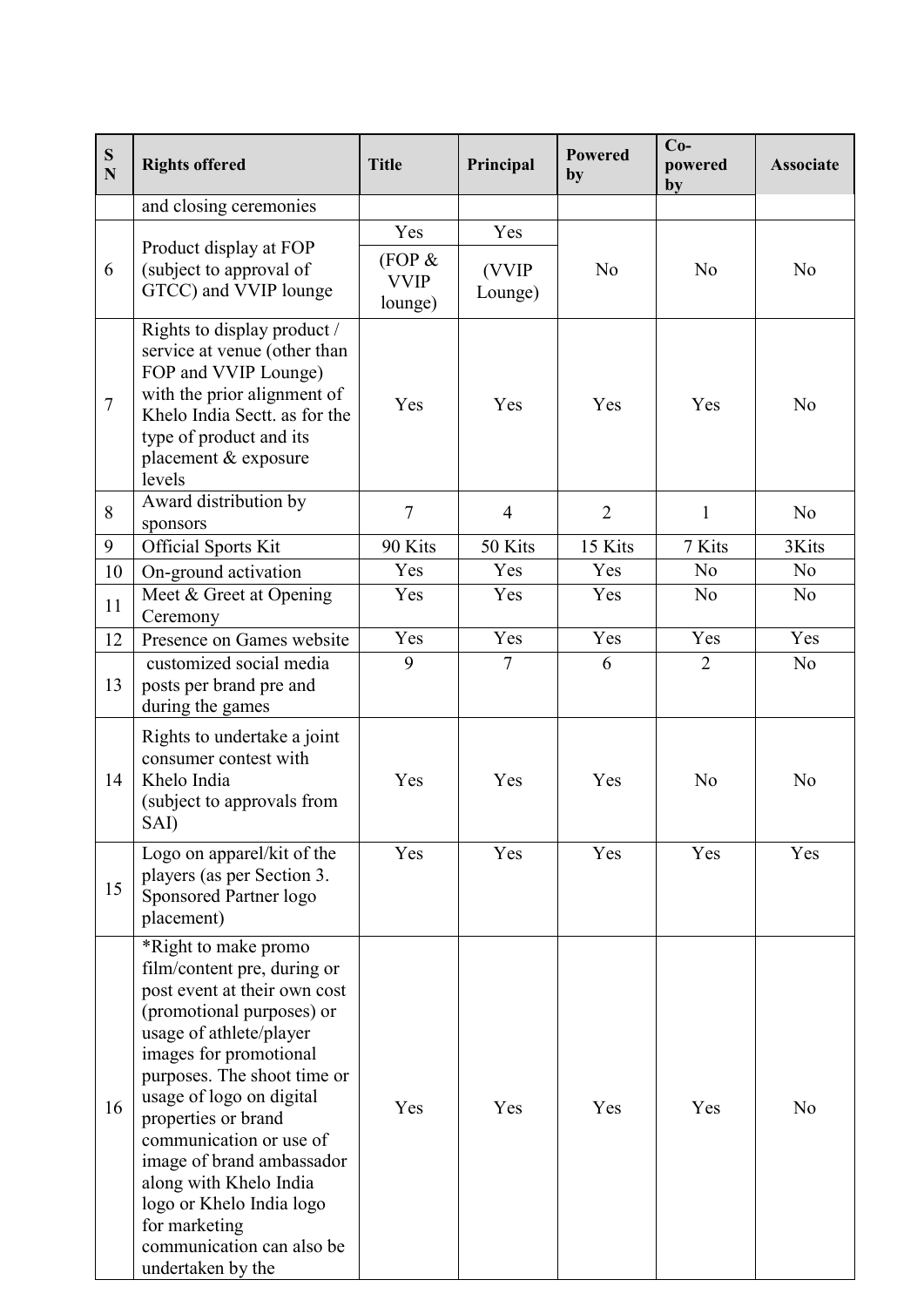| S<br>N | <b>Rights offered</b>                                                                                       | <b>Title</b> | Principal | <b>Powered</b><br>by | $Co-$<br>powered<br>by | <b>Associate</b> |
|--------|-------------------------------------------------------------------------------------------------------------|--------------|-----------|----------------------|------------------------|------------------|
|        | sponsorer All<br>communication elements<br>needs to be approved by<br>SAI before the launch of<br>the same. |              |           |                      |                        |                  |

*\*With regard to S. No 16, the same may be used only for 120 days after the last day of Khelo India Youth Games 2021.* 

## 5. ELIGIBILITY CRITERIA

The prospective bidders must fulfill the following minimum conditions:

| <b>SN</b> | <b>Criteria</b>                                                                                                                                                                                                      | Documents required                                                                           |
|-----------|----------------------------------------------------------------------------------------------------------------------------------------------------------------------------------------------------------------------|----------------------------------------------------------------------------------------------|
|           |                                                                                                                                                                                                                      |                                                                                              |
|           | Multiple organisations including multinational<br>corporates, Indian corporates, government/semi<br>government organisations, NGOs, PSUs, trusts,<br>LLPs, foundations, educational bodies/foreign                   | A.Copy of Certificate of<br>Incorporation,<br>Registration<br>with<br>appropriate authority. |
|           | bodies sole proprietorships and any other entity<br>which comes under the ambit of the MCA,<br>Government of India can provide with such goods<br>and services.                                                      | B. Copy of GST& IT (PAN)<br>registration certificates.                                       |
|           | The bodies (participants) from the countries<br>sharing land border etc. with India will be allowed<br>only if they are registered with the competent<br>authority subject to the restriction from Govt. of<br>India |                                                                                              |

### 6. RESTRICTED PRODUCT CATEGORIES:

The following product categories shall be restricted for any kind of association with KIYG 2021:

| <b>SN</b> | Category                                                 | <b>SN</b> | Category                    |
|-----------|----------------------------------------------------------|-----------|-----------------------------|
|           | <b>Tobacco Products</b>                                  | 18        | Lottery                     |
|           | Weapons and Explosives                                   | 19        | Multi-Level Marketing       |
| 3         | Derogatory Personal, Political, and Religious<br>Content | 20        | Over-the-Counter Drugs      |
| 4         | Spy Cams and Surveillance Equipment                      | 21        | Payday and Short-Term Loans |
|           | Counterfeit Goods                                        | 22        | Personal Loans Apps         |
| 6         | <b>Fake Documents</b>                                    | 23        | <b>Online Pharmacies</b>    |
|           | <b>Adult Products and Services</b>                       | 24        | Politics                    |
|           | Penny Auctions                                           | 25        | <b>Recreational Drugs</b>   |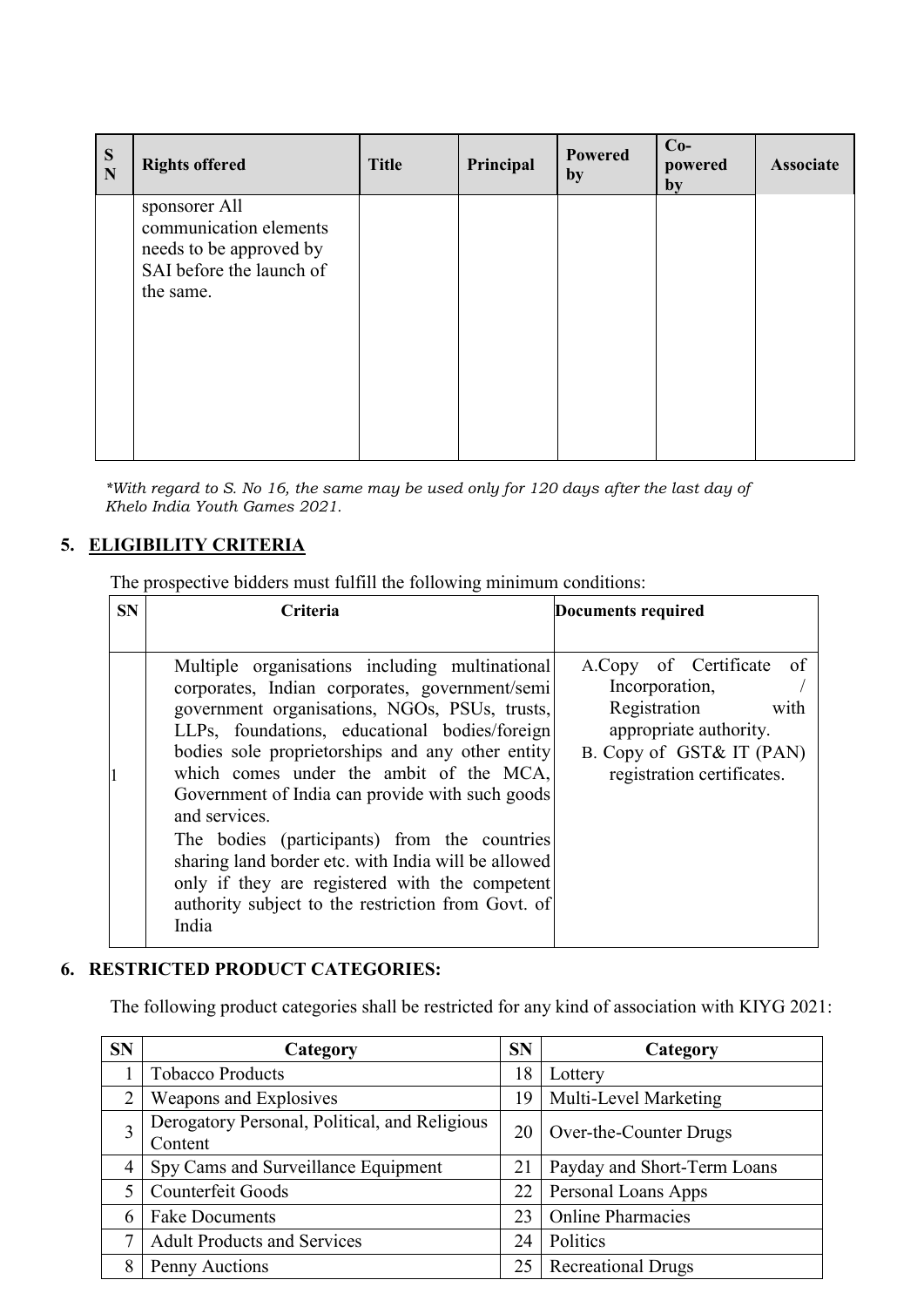| 9  | Alcohol                                         | 26 | <b>Prescription Drugs</b>                                                                                      |
|----|-------------------------------------------------|----|----------------------------------------------------------------------------------------------------------------|
| 10 | <b>Body Parts</b>                               | 27 | Rehab                                                                                                          |
| 11 | Cannabis                                        | 28 | Reproductive Health                                                                                            |
| 12 | Dating                                          | 29 | Spyware and Malware                                                                                            |
| 13 | Drug Tests and Exam-Taking Services             | 30 | <b>Subscription Services</b>                                                                                   |
| 14 | <b>Fake Followers Services</b>                  | 31 | Unauthorized Set-Top Boxes                                                                                     |
| 15 | Gambling                                        | 32 | <b>Unsafe Supplements</b>                                                                                      |
| 16 | Hacking and Surveillance                        | 33 | <b>Binary Options</b>                                                                                          |
| 17 | <b>Illegal Automobile Modification Products</b> | 34 | Any other category that<br>MYAS/SAI on its sole discretion<br>feels inappropriate to be included<br>as Sponsor |

### 7. EVALUATION CRITERIA

The bidder will be decided based on the basis of Highest offer in each category in terms of value. However, in case, the highest bidder for Category 2, 3, 4 and 5is more than Category 1, then the rights of category 1 will be offered to category 2, 3, 4 or 5 bidder, considering the highest quoted amount. Second highest amount offered in any category shall be given preference in category 2.In case that bidder refuses for category 2 rights, then the next highest shall be offered category 2 rights and so on.

In case of tie between the bidders, meaning thereby two or more bidders emerging as H1 in any category, the decision shall be finalised through a draw of lots done in presence of bidders as well as third party observers.

## 8. APPLICATION PROCEDURE

The applications shall be submitted online on the eprocurement website http://eprocure.gov.in/eprocure/app. Last date to submit the application is 4th May 2022. The proposals submitted till 4th May will be evaluated as per the mechanism indicated above. After  $4<sup>th</sup>$  May 2022 the proposals have to be submitted through email to procurement.kheloindia@gmail.com and will be considered on first come first serve basis till 5th May, 2022.

Sports Authority of India (SAI) has the right to accept or reject or abort any proposal at any stage in its sole discretion.

## 9. EARNEST MONEY DEPOSIT (EMD) / BID SECURITY

• The Bidder shall furnish along with its Bid, Bid Security (value defined for each category)

|           | Sponsorship              |                   |
|-----------|--------------------------|-------------------|
| <b>SN</b> | Category                 | <b>EMD Amount</b> |
|           | Title Sponsor            | 6,00,000          |
| 2         | Principal Sponsor        | 4,00,000          |
| 3         | Powered by               | 2,00,000          |
| 4         | Co-powered by            | 1,15,000          |
| 5         | <b>Associate Sponsor</b> | 1,00,000          |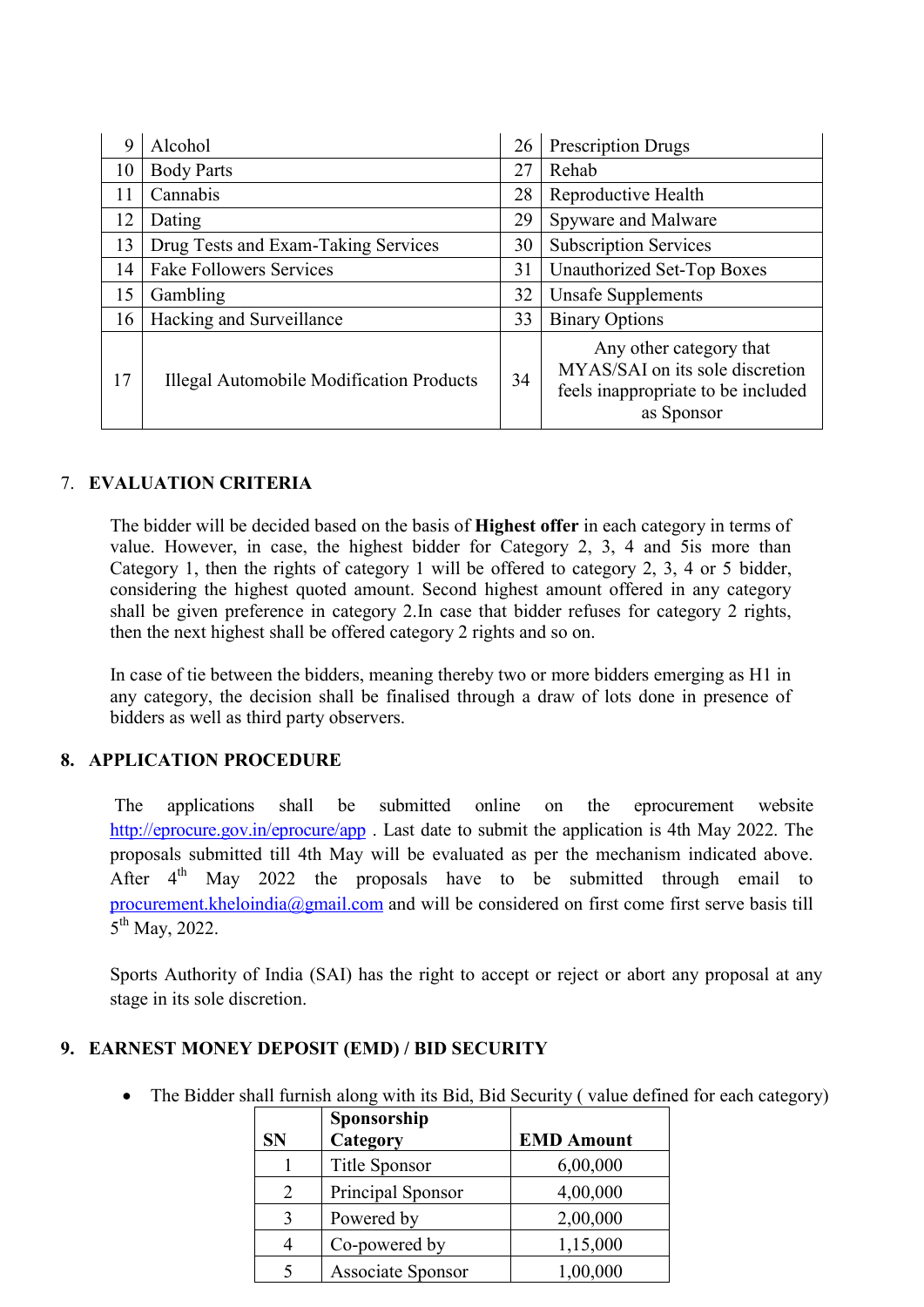- The Bid Security is required to protect SAI against the risk of the Bidder's unwarranted conduct. Non-submission of bid security will be considered as major deviation. Bid for the event without Bid Security will not be considered
- Bid security must be submitted to SAI before bid submission end date and time
- In case as per Notification of Government of India, if the Bidder falls in the category of exemption of Bid Security, Bidder should furnish the relevant Notification along with required documents like valid Registration Certificate along with all other relevant documents. If no such notification or Registration Certificate along with relevant documents is furnished along with the bid, bid shall be treated as un-responsive and shall be summarily ignored without any further reference
- 9.1 The Bid Security shall be furnished in one of the following forms:
- a) Account Payee Demand Draft
- b) Banker's cheque
- c) Fixed Deposit (FDR)
- d) Bank Guarantee from any of the Commercial Banks
- e) Valid Insurance Surety Bonds
- f) Any online acceptable method (NEFT/RTGS) as per the following details (the bidder has to submit a copy of UTR No. in case the transaction is done by this method);

A/C NAME : SECRETARY (SAI), KHELO INDIA A/C NO. : 108510100037232 BANK NAME : UNION BANK OF INDIA BANK BRANCH: J L N STADIUM, SPORTS AUTHORITY OF INDIA BUILDING CGO COMPLEX, NEW DELHI BRANCH CODE: 1085

IFSC CODE : UBIN0810851

- 9.2 Demand Draft/Bankers Cheque/FDR/BG from scheduled commercial bank drawn in favour of "SECRETARY (SAI), KHELO INDIA" payable at New Delhi are deposited in the office of KHELO INDIA, 1st Floor, SAI Headquarters, JLN Stadium Complex, Entry Gate No 10, Lodhi Road on or before scheduled date given in this RFP.
- 9.3 The Bid Security shall be valid for a period of 45 days (forty five days) days beyond the validity period of the Bid. As validity period of Bid as per clause 10 of this RFP is 90 days, the Bid Security shall be valid for 135 days from the date of opening of Technical Bid.
- 9.4 Bid Security of unsuccessful Bidders will be returned to them without any interest, after expiry of the Bid validity period, but not later than 30 (thirty) days after conclusion of the resultant Contract. Successful Bidder's Bid Security will be returned without any interest, after receipt of Security Deposit from that Bidder.
- 9.5 The EMD can be forfeited if an agency:
	- a) Withdraws or amends or impairs or derogates its bid during the period of bid validity.
	- b) Fails to accept orders issued in its favour for execution, and / or violates the terms and conditions of the contract after submission of the bid.
	- c) Successfully gets selected but fails to sign the contract within the stipulated time.
- d) Without prejudice to other rights of SAI, if it fails to furnish the required Performance Security within the specified period.

Note: Bidder has to submit the copy of the acknowledgment of EMD amount while submitting the bid on portal / email.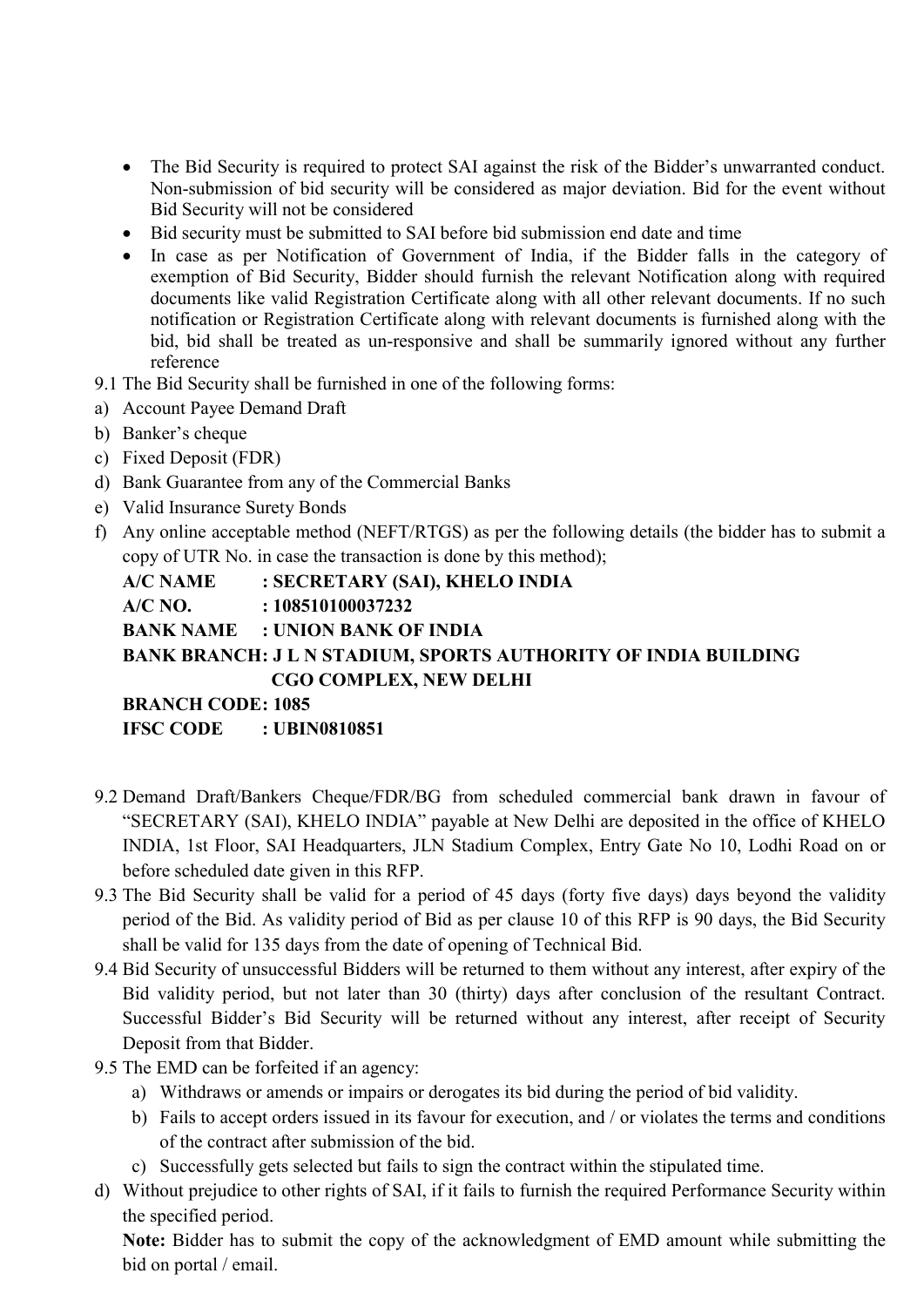#### Annexure-A

#### Covering Letter on letterhead along with EOI

To, Senior Director (Khelo India), Khelo IndiaSecretariat , JLN Complex, East Gate, Lodhi Road New Delhi-110003

Sub–Proposal for Sponsorship Partner under Khelo India Youth Games 2021

Dear Sir/Madam,

We the undersigned offer to provide our services and are hereby submitting our proposal against the Expression of Interest and its Terms of Reference.

We understand Sports Authority of India (SAI) is not bound to accept any proposal received by us.

We fully understand and agree to comply that on verification, if any of the information provided here is found to be misleading, we are liable to be rejected from the EOI.

We have fully understood the Terms of Reference provided herein.

We hereby declare that our proposal submitted in response to this EOI is made in good faith and the information contained is true and correct to the best of our knowledge and belief.

Thanks

Name:

Title:

Signature:

SIGNATURE WITH SEAL